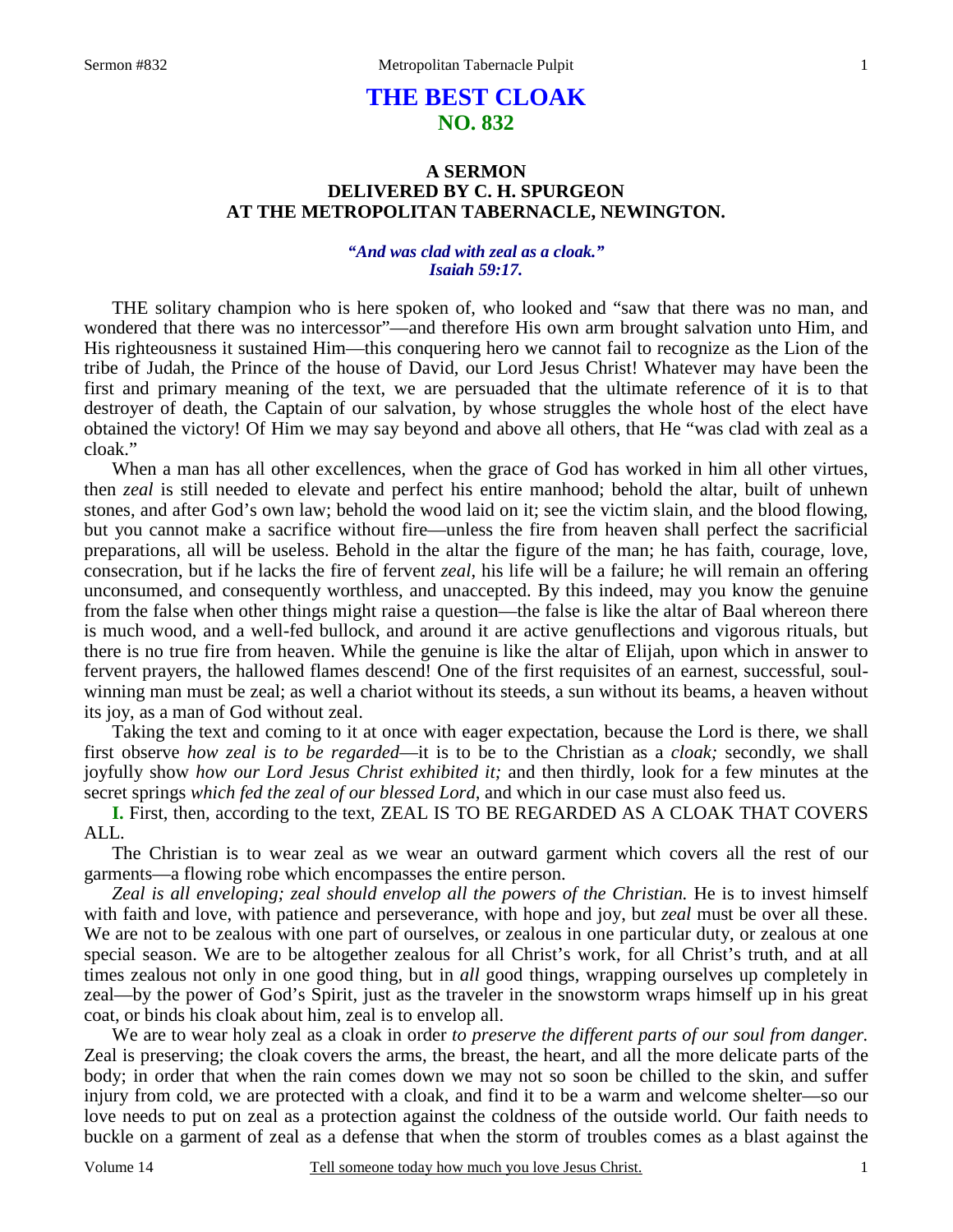soul, confidence may not be frostbitten; zeal is to wrap up the whole man so that when he is subject to a furious hail of persecution, or a biting wind of poverty, or a torrent of down-pouring griefs, the pilgrim to the skies may hold on his way, and bid all weathers brave defiance.

Beloved, I am afraid that many of God's children are sickening for lack of wearing this cloak; they never rise to the point of being zealous; they are very *proper*, and with that doubtful virtue they remain content; oh, that dreadful propriety which is the death of all true godliness wherever its frosty scepter sways its wintry dominion over a man! Thousands of our members are locked in the deadly arms of an Arctic propriety; they are proper, very proper! They are always afraid of being fanatical, even more than of being worldly or backsliding; when religious work is being done in earnest, they say it is exciting and irregular, and they therefore avoid it; they have heard of unwise excitement attending some religious meetings, and they at once conceive a great dread of everything like excitement—however holy and useful, and therefore, in order to avoid as much as possible that which is at all unusual, they take to their tents, and shun the very angels of God lest they should become too enthusiastic by conversing with them! I will not commend them for this, because I am persuaded there is no cloak in which a man can be so well wrapped up against the trials of the world, and the temptations of business, as a cloak of *zeal* that covers him all over. The devil cannot so readily assail a zealous man. There is a point, of course, at which he can overthrow him by turning that zeal into unhallowed passion, fierce bigotry, or unbridled rant, but still, in the ordinary temptations of life, the man who is thoroughly and heartily possessed by the spirit of true and thoroughly Christian zeal throws off the blows of the enemy as the shields of the ancient warrior hurled off the fiery darts of the foe!

 Zeal is comforting, even as the cloak, when wrapped about the traveler in the snowstorm—and so must zeal be with us. Oftentimes the Christian minister will pass through a pelting, raging, whirling tempest and hurricane of difficulties, and in such times, unless he is very zealous, he may be inclined to succumb, and to yield to the present distress. But He who says, "I am called of God to a work, and I will do it or I will die; I *must* win souls. God has called me to it, and I can lie in prison, or I can have my name cast out as evil, or I can suffer poverty—but I cannot give up ministering to poor souls, and snatching them as brands from the burning." Such a man dreams not of pausing in his career because old Boreas howls! The man who is possessed by an irresistible passion for carrying out his lifework will gird this gracious ardor well around him, and let the snowflakes come as they may, they will only fall, as it were, into a furnace, and will melt before they can injure. You who have zeal for God in your Sunday school classes will find it protects you from the numbing influence that will come over you in the class; after teaching for some months, and perhaps years, the routine of the school is apt to become a heavy toil, and you are apt to say, "I work hard all week, and I really need my Sundays for rest"; and you will take them for rest unless zeal shall forbid—and wrapping yourselves in holy fervor you will look at your little ones, and feel that you cannot let them perish for lack of knowledge! And out of love to them, and out of love to your Master, you will return to the class with extra devotion; and troubling nothing for the consequences, you will press on like a true hero because your soul is warmed and comforted with zeal as a cloak, and therefore your heart beats warm within, however cold the world may be without.

 We may regard zeal as a cloak *by reason of its adorning a man's character.* Many a person looks all the more comely because of the garment in which he has arrayed himself. There is no more becoming garment to the Christian when he possesses all the virtues, than an all-enveloping zeal! Do not tell me that the beauty of holiness consists in a mere stately, dull, and sober round of duties. It is not so! The beauty of holiness consists in that bursting of love towards God which is enamored of holiness, and would rather suffer a thousand ills than do anything evil. Brothers and sisters, you will not be, as Christians, thought beautiful in the eyes of angels and perfect intelligences, (and these are the best judges of beauty), because you coldly pursue the regular rounds of duty; but you will be beautiful to them if you glow, and flame, and blaze with intense affection towards God. God, who is the greatest and highest example of all beauty, when He reveals Himself, does so in a flaming fire—Sinai is altogether on a smoke; He touches the hills, and they melt like wax though they were granite before. God as a Spirit is a consuming fire, and the more we get to be like God, the more shall we become like consuming fires! The half-animated lethargic state in which we sing*—* 

*"Our souls can neither fly nor go*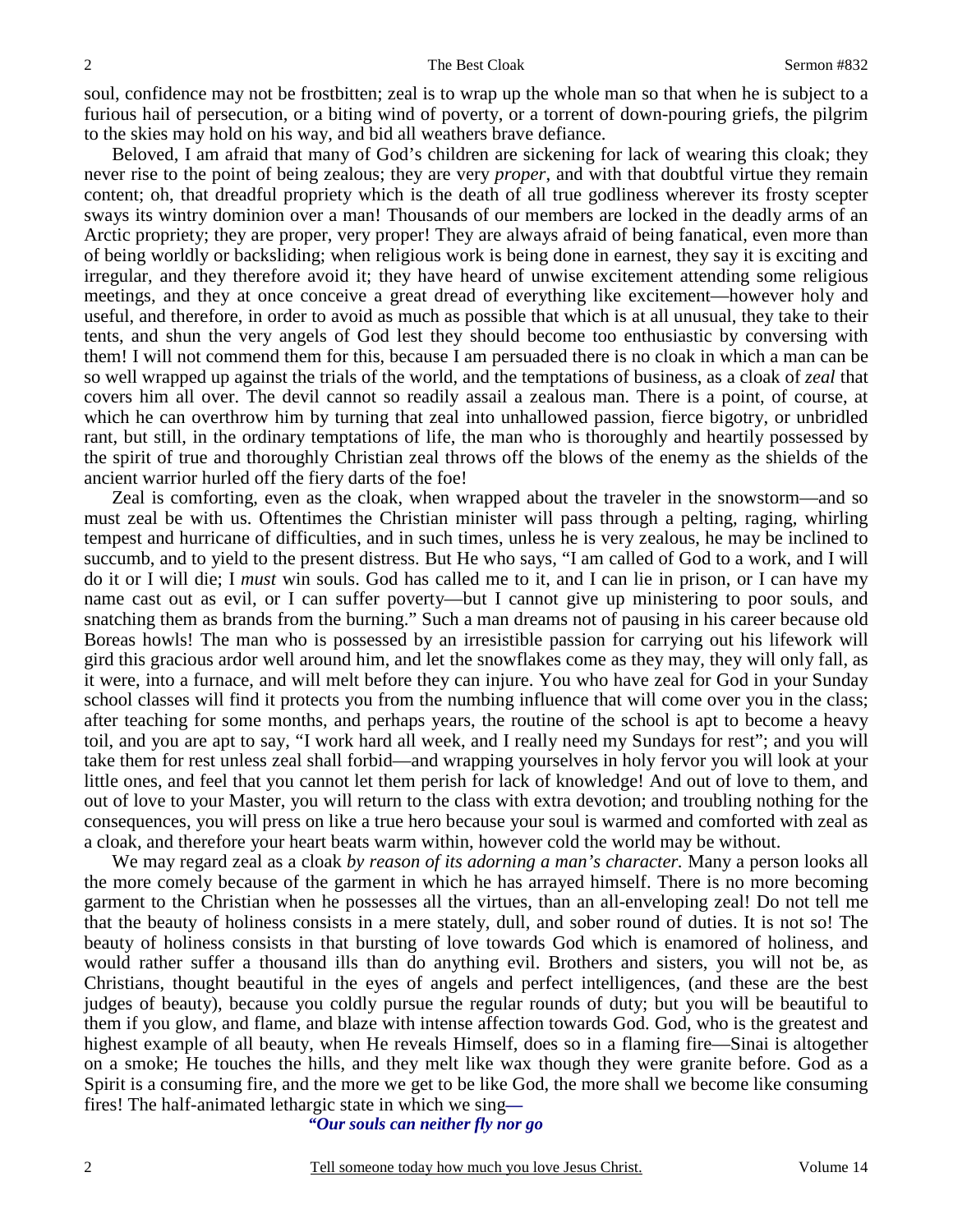#### 3

#### *To reach celestial joys,"*

is earthly, gross, sensual; but oh, when we once receive the promised eagle wings, and begin to mount, then are we spiritual! And when our soul, like a sharp sword, cuts through the scabbard, and the body seems as if it could not bear the indomitable energy that rules within—it is *then* that we are elevated to be like God. When God within us manifests the weight of Deity, and bows the weakness of our humanity into the dust while the new-born nature is, in sublime ecstasy, made to stand forth alone, and away from the body in the blaze of the divine presence, *then* it is that we are favored of the Lord! I pray God that we may be evermore ardent as seraphs, made of God to be like those celestial ministers of His who are as flames of fire. The true man of God burns his way; his life is like the passage of a meteor across the sky. None can stay his onrush! He has omnipotence within him; he is launched like a thunderbolt from the eternal hand, and he must go forward till his career is run; he is not like you halfawakened sons of the sluggard, who having no strength from God, and possessing none of your own, crawl as the snail crawls, and melt as it melts until there is nothing left of them! As Watts writes in his couplet*—* 

### *"They trust their native strength, And melt away, and droop, and die."*

Such as confide in God and in His might, clothing themselves with the holy ardor which God has given them, shall be beautiful in His sight, and beautiful to all eternity in the judgment of those who know how to estimate true beauty of character.

 Perhaps these four points may bring out the excellence of being clothed with zeal as a cloak. Zeal is to envelop all our powers; it is to preserve us in danger; it is to comfort us in affliction; it is to adorn us at all times.

 But I should like to say one or two other things on this subject. *We must take care to put on zeal us a cloak and not as a hood*. Some put it over their heads, and do not wear it over their bodies. Now, nobody wears his cloak over his head, and yet I have known some persons whose zeal has entirely blindfolded their judgment! They have taken zeal as men put a bandage over their eyes when they would are blinded, and then have gone headlong in evil or foolish work. But the zeal that God would have us cultivate is wise and prudent—it does not heedlessly leap into the ditch, though it would swim a river, yes, and the Atlantic to boot, if it felt that God had bid it do so. Zeal is like fire which is said to be, "a good servant, but a bad master." The fire in the grate; who shall say too much in its favor? But fire in the thatch of the house—who shall say too much *against* it? The fire, the flaming fire of zeal burning and blazing in the soul—this is a Christian gift and virtue! But when zeal takes away *judgment,* and the man is led here and there by the first loud talker; when he is carried about by every wind of doctrine, and is first in love with this, and then with that; then the man does not wear zeal as a cloak, but he makes a hood of it, and makes himself brother to a fool!

 Zeal, again, is a cloak, and *therefore is not intended to supersede the other graces.* We do not put on our great coats, and leave off all our other clothes. We do not see the traveler climbing the Alps with nothing upon his body but his cloak—that would be most absurd! And so, zeal cannot take the place of knowledge, or faith, or love, or holiness. It is a cloak which is a great thing, it is true, but it is nothing more than a cloak and the rest of the garments must be carefully attended to. When I have sometimes heard a zealous brother preaching who evidently did not know anything of this subject, or of human nature, I have been pleased to see the cloak, but I wished that I could have seen some other garments for decency's sake! Ill is the case of those ill-clad zealots who bray with all their might, "Believe, believe, believe," and thump the pulpit, and make great demonstration when they cannot tell what is to be believed, nor expound the doctrine of the atonement—nor give an intelligent description of the plan of salvation! All such zeal is as rational as it would be for us all to go abroad bare of every rag except a cloak. Modesty ought to keep such unclothed men out of sight. Go home, brothers! Go home, you who have only your cloaks, and get other garments, and then we shall be glad enough to see you. Zeal is a cloak, but it is very far from being everything.

 Again, zeal is a cloak, *and therefore we are not to regard it as an extraordinary robe to be worn only occasionally on high days and holidays*. A man wears his great coat or his cloak when he needs it; he wears it not on Sundays only, but in going to and fro in his labor; he reckons his cloak not to be a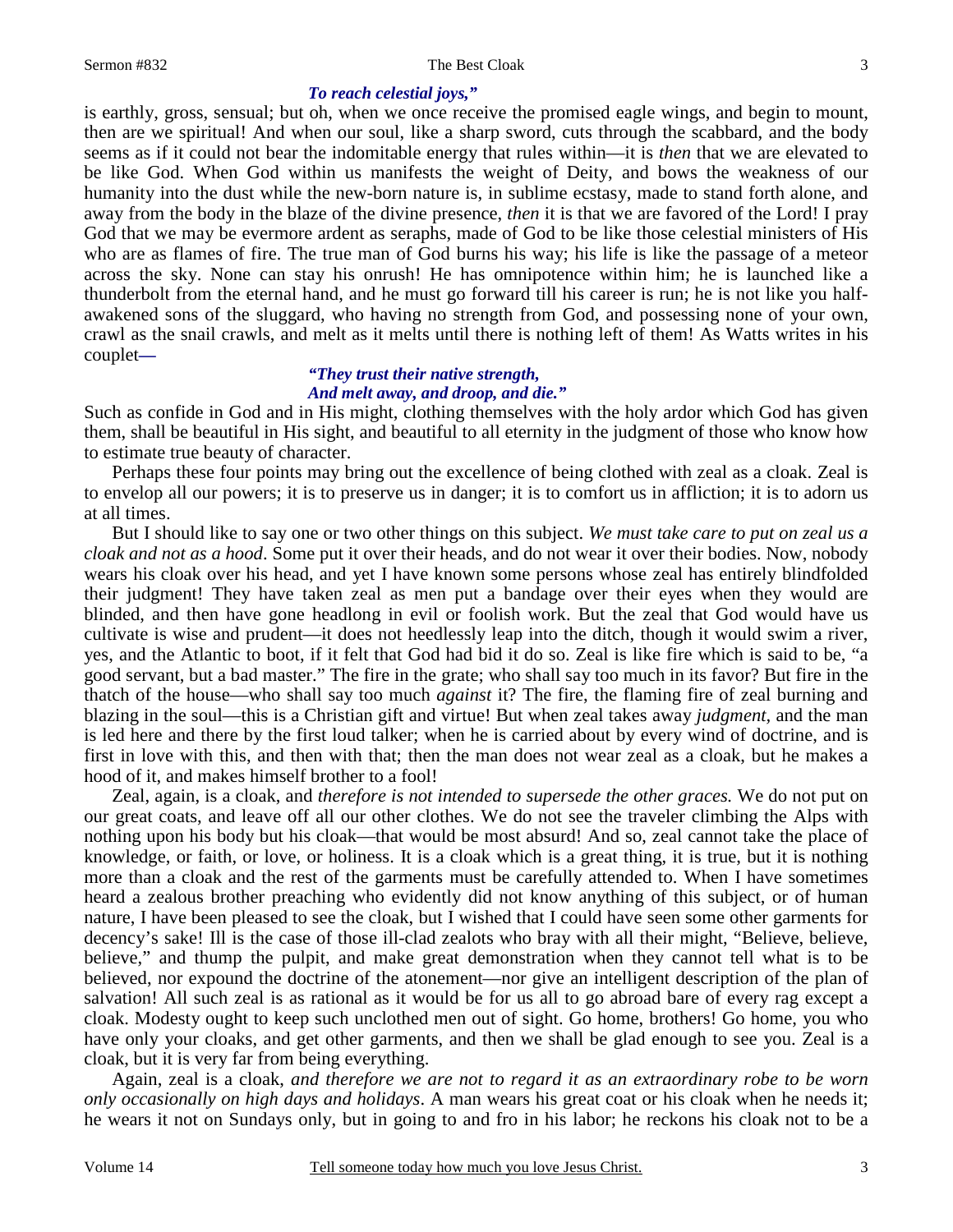thing in which to walk in state with my lord through the streets, but as a portion of his ordinary workingday clothes, and so ought our zeal to be. Zeal for God should be exhibited in workshops; it should be worn in the market-house, in the senate, or wherever we may labor; zeal should be worn in the homestead, and in the factory, by masters, by servants, by children, by parents. If it is genuine zeal, it will be like the cloak which always hangs ready on the nail in the hall; no, since the storm is always on, and we are always pilgrims, it will be like the cloak which we cannot bear to lay aside; we shall try to wear it for Christ's sake always.

 Brothers and sisters, while I say that zeal is not everything, remember that *the cloak covers everything, and do not let your zeal be such a scanty thing, that it will only hang like a belt round your loins*; but let it be a great wrapper in which to enfold all your manhood apparent everywhere, not secret and inward alone, but revealed and active.

 Our Lord is said to put on zeal as a cloak; He manifested and displayed His holy fervor. We have heard some boast that they were zealous, but you could not see it, for their zeal was deep in their hearts. Now our Lord had not zeal merely in His heart, but He had zeal outwardly as well. It is all very well to have divine grace in the heart—that is the first and primary point—but where there is grace in the heart; it soon shows itself in the life. It is useless for a man to say he has an abundance of wealth if he always dresses like a beggar, and his household is conducted on the stingiest system. So a man must not claim to have zeal in his heart if he never shows that zeal in his conversation, or in earnest service of Jesus. Remember, our Lord put on zeal! While the Christian religion is an internal thing, there is no religion in the world which shows itself so much *externally*. There is a remarkable piece of advice given by Paul which sounds very strange if you read it literally; he writes, "Put on, therefore, as the elect of God, holy and beloved, hearts of mercy." Now, surely, hearts are things to be worn within, and not without, and yet he would have the Christian to be such a tender-hearted man as to wear his very soul on his sleeve, so that he can be easily touched, moved, and affected by the woes of his fellow men; so must it be with zeal; it must be in the heart, but it must also shine, and flash, and sparkle throughout the whole of man's outward life.

**II.** Leaving that point, it is now for a few minutes our very pleasant duty TO OBSERVE HOW OUR LORD EXHIBITED THIS ZEAL.

 Beloved, we can but speak a few words where volumes would scarcely suffice! *In His earliest childhood, you have tokens of Christ's inward zeal.* He is found in the temple among the doctors, at an age when other children are shouting in the playground, or laughing among their toys; He is listening to the rabbis, and asking them questions, and when His anxious parents ask Him why He has left them, He replies, "Know you not that I must be about My Father's business?" Yes, even at that early age His soul was longing to commence His work! Eager for the baptism that He was to be baptized with, He was "straitened," even then, "until it was accomplished."

*In later life* you see His burning zeal in leaving all the comforts of life; what but His zeal brought Him to such a condition that He said, "Foxes have holes, and the birds of the air have nests, but the Son of man has not where to lay His head"? He might, if He had chosen, have enjoyed the comforts of the domestic circle; there were those who loved Him; there were hundreds throughout Judea who would have been but too glad to house Him; Martha and Mary, and Lazarus were but *types* of others whom Jesus loved, and who loved Jesus; and yet, for love of souls, for love of God, He banishes Himself from all domestic joys. Oh, blessed mirror of quenchless ardor, when shall we learn self-denial from Your example, and imitate Your passion to glorify God?

*His very dress showed His zeal,* because it was not ostentatious, but in every way suitable for incessant labor, and humble service. He wore nothing that could attract attention. The common smockfrock of the ordinary peasant was His outer dress; nothing in His apparel distinguished Him from others. He had given up all the dainties, yes, and all the comforts of life for the one great object of accomplishing *our* redemption!

 He showed His earnestness in persevering *in His worship under all manner of rebuffs;* He was constantly misrepresented; He came unto His own, and His own received him not. Though He was worthy to be beloved of all hearts, yet, "He was despised and rejected of men." Still He never turned aside from His work. Once, when the flesh would have gladly shrunk from the cup of gall, how mightily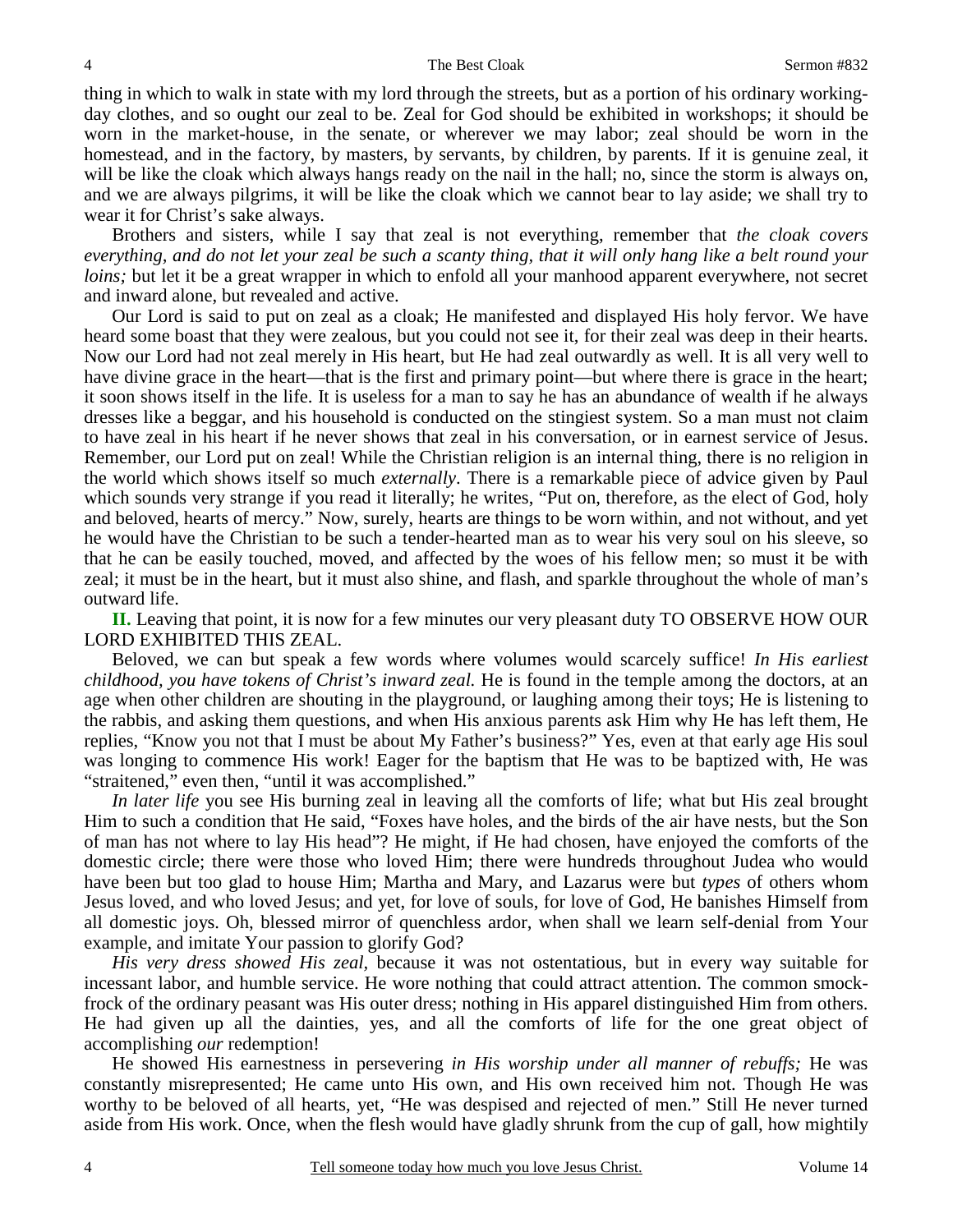#### Sermon #832 The Best Cloak

did He put aside the temptation with, "Nevertheless, not as I will, but as You will"! His path was always onward, and it mattered not who stood in the way—whether Pharisee or Herodian, He tarried for none. Whether the princes of this world or the powers of the infernal lake of fire opposed Him, still onward He advanced to complete His victory.

 And as a clearer proof of His zeal, still, *all the blandishments of the world could not attract Him.*  The excited crowd would have taken Him by force, and have made Him a king, but such was His zeal for the one work He had in hand, that He counted royal honors to be less than nothing and vanity. There were no temptations to Him in all the pomp of a kingdom. He had received the offer of all earth's thrones from the arch-enemy, and had refused them all; what, then, was one petty princedom to Him! If all Jerusalem had clapped their hands, and said, "God save the King!" He would not have listened to the cry, nor have cared for it; He preferred to wear the crown of thorns, and to give His hands and feet to the nails, and His heart to the spear—and He had no heart, and no hands or feet for anything except the love of God, and the well-being of men. Many and many a man has been very zealous for God till he has met with fierce persecutions, or bitter enemies, and then he has turned his back; and many more have been zealous in the highest degree until wealth came in their way, or the possibilities of honor, and then they have stooped, and have licked the world's feet, and have been mere puddles of fashion. Their ardor for the truth of God has evaporated, and their zeal has fled; Jesus was turned aside neither by frowns nor by smiles, but onward, still, He went, "clad with zeal as with a cloak."

*Look, my brothers and sisters, at His incessant labors!* In the three years of Christ's life, you behold epitomized 3,000 years of ordinary existence. I do not know how it seems to you, but the life of Christ appears to me to be the longest life I ever read; it is such a condensed, massive, close-grained life! It is very short—in truth it consists of only three years of labor, as the former part of His life was spent in obscurity, and there we leave it as God has left it. But the three active years of His earthly sojourn, how are they crowded with incidents! Why, He is here, and there, and everywhere! All the day He is working, and all the night He is praying! You read of the cold mountains and the midnight air as witnessing the fervor of His prayer; and then, at morning light He is healing the sick or preaching the gospel, never pausing, but constantly pressing on like a racer to the goal! We meet with incidents like this, "He had not time, no, not so much as to eat bread." And at another time, "They took Him even as He was, into the ship," implying that He could not walk down to the vessel because He was too faint, so they bore Him away even as He was. On board the ship He was so weary, so utterly overcome, that when a storm came on, He slept! Slept while the sea and the sky were mingled, and the ship was likely to go to pieces—slept from sheer weariness and lack of rest! Remember, that all this was not merely work of the *body,* but that which I dare say some of you think very easy, but which, if you were to try it, you would find to be the most laborious work in the world—*brain work.* And in our Lord's case, it was brain-work of the most intense kind, for Jesus never preached a careless sermon, never produced a single address before the people that was uninstructive or shallow, and never delivered a speech in an inefficient manner, coldly and heartlessly. He was a man like we are, albeit He was God—and I am speaking of His *humanity* now—and that human soul of His achieved centuries of work in those three plenteous years. There is, perhaps, no such thing as time to the brain. When we sleep, a dream in which we think we have passed hours may have only occupied a tick of a clock, or the winking of an eye; when Mohammed in his absurd story, tells you of his traversing the seven heavens, and yet returning to earth again so quickly that the pitcher of water which had been almost overturned by the angel's wing when he started, had not had time for the water to spill, he does in a quaint story but tell you what may happen to the mind. Men who have been rescued from drowning have stated that though they were but a second or two going down in the water, they have yet in that time lived over again the whole of their lives, and their whole history, as in a panorama, has been unfolded before them. There is no *time* to the mind, and when this body shall drop from off us, eternity will be no novelty to the mind—the soul will find itself perfectly at home. Our Lord Jesus Christ realized this fact, for in mental labor He condensed whole centuries of holy thought and desire into those three short years of His service for us! Nothing but zeal could have sustained that toil; nothing but zeal could have upheld that perpetually laboring soul!

 Look at the Lord Jesus Christ again, *in His preaching,* and you see His zeal. What words of love He uses! How gently He addresses the poor trembling ones, as He bids them come unto Him, and they shall

5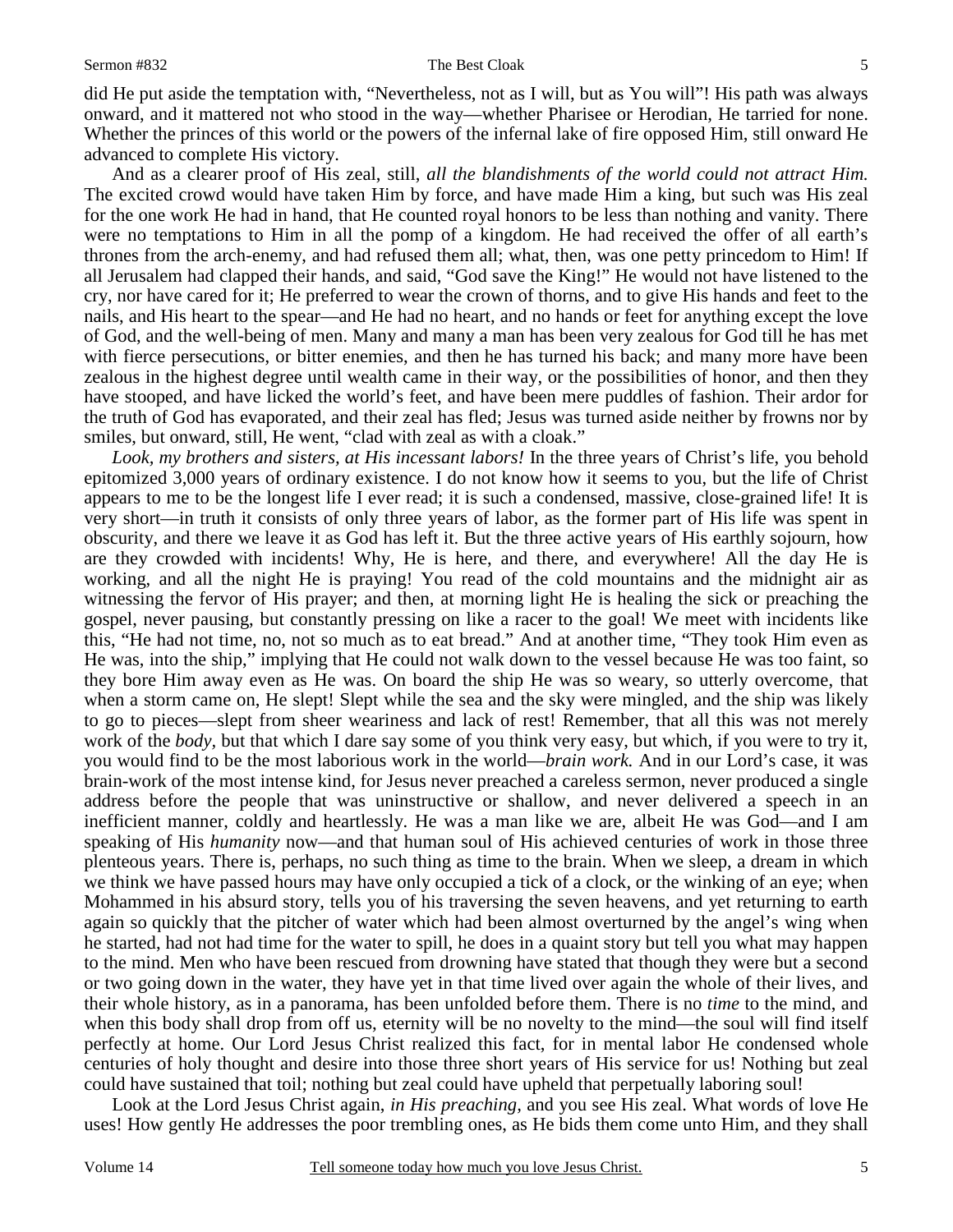#### The Best Cloak Sermon #832

have rest. He does not utter those blessed invitations in a sleepy manner, but His heart goes out with every syllable, "Come unto Me, all you who labor and are heavy laden, and I will give you rest." And when He turns to sterner oratory, and addresses those enemies of the truth of God, the Scribes and Pharisees, how He thunders at them! Were ever such indignant words uttered as those of the Master, "Woe unto you, Scribes and Pharisees, hypocrites!" Why, *there* stood the men! He was not speaking of them as I might speak of people who are in Abyssinia or Japan, but *there* they were, before His eyes, gnashing their teeth at Him, looking indignant, and longing to tear Him down, and drag Him off to death! But, "woe unto you!" came again from His lips, and yet again, "woe unto you; for a pretense you make long prayers; you strain at a gnat, and you swallow a camel." No man could speak more plainly than Jesus did in the face of these hypocrites—for zeal was girt about Him as a cloak, and no fear of man could restrain Him!

 Probably you see His zeal most *of all in His prayers,* for a man's intensity of heart may eminently be judged of by his secret devotion before God. What prayers were those that were heard by the stars, and admired by the astonished angels at midnight as they lingered on the mountainside! What cries and groans; what strong cries and tears were those that shook the gates of heaven as Jesus prayed and pleaded for the sons of men! Mighty Intercessor! It seemed as if this world were not a strong enough base for You to rest the lever of Your prayer upon, when You were lifting up a greater weight than this world, even the weight of our infirmities, which then was heavy upon Your soul! Ah, if you seek a pattern of zeal, you must stand in the garden when the sweat is streaming from Him—not the sweat of man that works for bread, the staff of life, but the sweat of a man toiling for life itself! See there, my brothers and sisters He sweats, as it were, great drops of blood falling down to the ground!

 Still His zeal was more manifest even than this, for having prayed and worked so hard, He proved his zeal again by giving up Himself! Having persevered alone when deserted by His friends, He persevered, still, when given over to His enemies! What zeal was that which makes Him stand so silent before the bar of Pilate?! He will not speak though strong is the temptation to defend Himself; He will not speak, for He must fulfill the prophecy, "He is brought as a lamb to the slaughter, and as a sheep before her shearers is dumb, so He opens not His mouth." It was a wonderful triumph of Christ to hold His tongue; a master speaker feels an intense longing to speak when great occasions demand his voice, but Jesus was greater than a master speaker, for He was a great master of silence, and by His divine energy He restrained Himself and uttered not a word. Then, when they scourged Him; when they spat upon Him; when they mocked Him—why, a wish of His would have destroyed them all, but He bears their evil in the patience of His zeal for *us;* and when they hound Him through the streets of Jerusalem along the Via Dolorosa; when they take Him out to the mount of doom, and pierce His hands and His feet, and then stand around, and with many jests and jeers mock His griefs; when, as I have said before, His wish could have annihilated all of them, and have put an end to all His bitterness—was it not a matchless zeal which upheld Him in majestic endurance? His zeal was with Him when covered with His dying crimson! It was wrapped about His naked body as a cloak so that the shame He despised, and the cross He endured was bearable by His looking forward to the recompense of reward.

 Ah, brothers and sisters, I am not able to speak to you concerning my Master's zeal. It is too great a subject! There it is. Read it as the evangelists tell you the story; seek to enter into fellowship with it, and ask God to help you to imitate it, and then shall you best understand how He "was clad with zeal as a cloak."

*Observe what His zeal was made of. It was zeal for God!* He went into God's temple, and saw the merchandise that was carried on there, and He did not deliberate, but seizing a scourge of small cords, flogged the buyers and sellers, and drove them all out—as it was written, "The zeal of Your house has eaten Me up." He had not patience to tolerate making a gain of godliness; He had patience with sinners when they bowed before Him, but with those who trafficked in God's own temple He grew indignant, and chased them out!

 He had a zeal for God *which was also a zeal for the truth of God!* How indignantly He denounced the adversaries of the true and the good, and how constantly, and with what force did He declare the gospel among the ignorant and perishing thousands!

6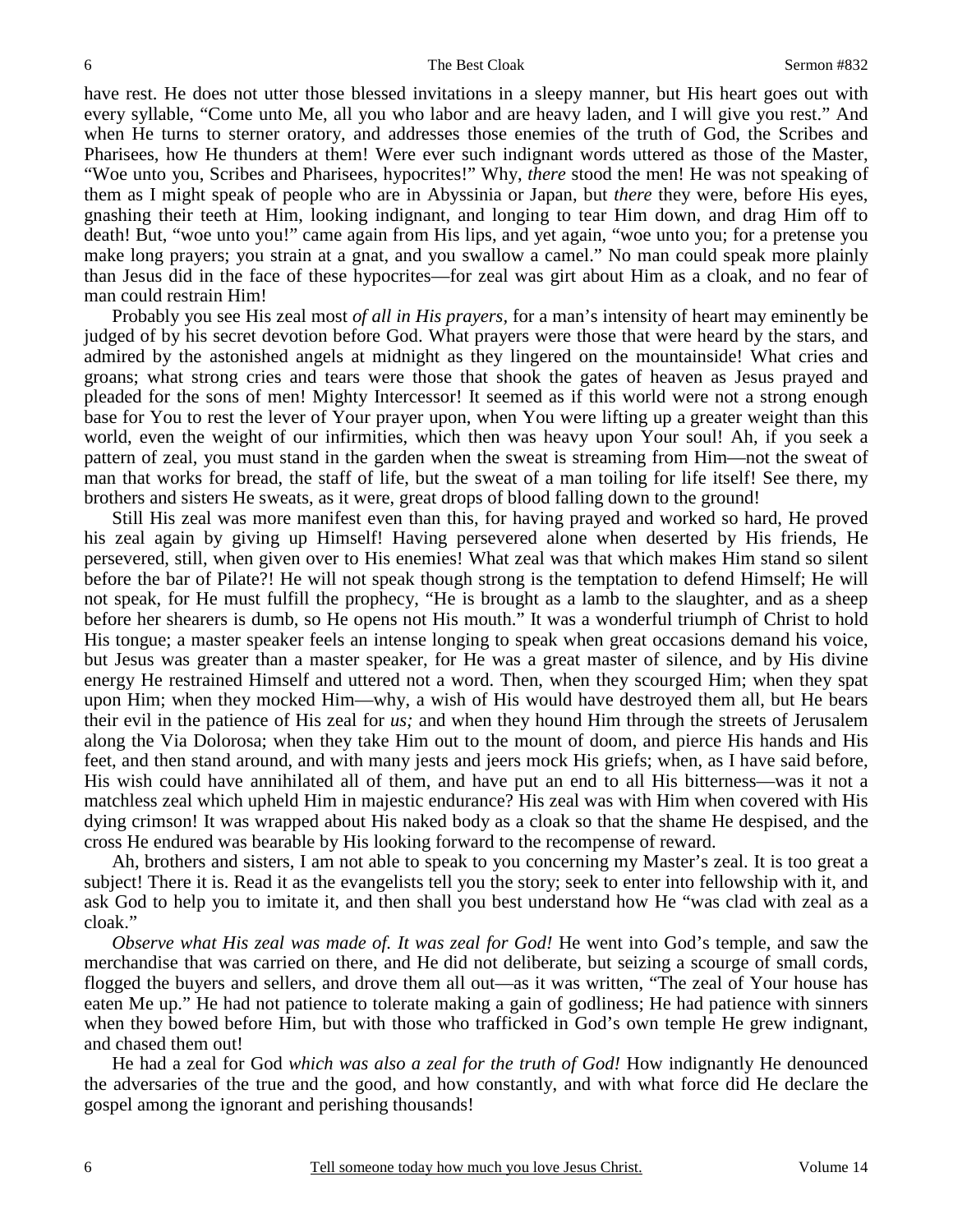He had, above all things, a zeal for souls! He loved His church, and gave Himself for it! He saved others, Himself He could not save. No burden was too heavy, no suffering too severe for Him, if He might deliver men from going down into the pit of hell. Such was His zeal! O that all His followers were as their Lord!

**III.** Lastly, WHAT WAS IT THAT THE ZEAL OF CHRIST FED UPON? WHAT WERE THE SECRET SPRINGS OF THE SEA WHICH FED THE OCEAN OF HIS ZEAL?

 We answer that *Christ's zeal was based upon a defined principle.* He had of old said, "Lo, I come: in the volume of the book it is written of Me, I delight to do Your will, O My God: yes, Your law is within My heart." Our Lord's was not a hurried, hasty zeal, excited in Him by the earnest addresses of eloquent pleaders; it sprang from fixed and intelligent principles. He had set His heart upon a great purpose; He had weighed it, counted the cost, looked at it on all sides, and now He was not to be turned from it. Beloved hearers, I would that all Christians possessed that intelligent zeal which does not arise from mere excitement of our surroundings, but springs from our knowing what we are, understanding the truth of God, and holding to it, because we are assured of it. Zeal without the truth of God for its fuel is a mere will-o'-the wisp. Jesus knew the soul and its value—the loss of a soul and its *horror*, the heaven of a soul and its glory—and therefore was He zealous. And if such fixed principles reign in you, they will be in you a well of water springing up unto everlasting life. And your zeal will not cease, but continue to flow on forever and ever.

 The zeal of our Lord Jesus Christ was *occasioned by intense love*. He loved His Father; He could not, therefore, but do His will. He loved His people; He could not, therefore, do otherwise than seek their good. Oh, how He loved the souls of men! It was a passion with Him! Brothers and sisters, we need to get the same love. We do not love God as we should, or we would be more zealous; we do not love our fellow men as ourselves, or we would be more heartfelt in our Christian work. O that the Christian church would be baptized in zeal! There is much in that promise, "He shall baptize you with the Holy Spirit, and with fire." Not *drops* of the Holy Spirit, nor sparks of fire—we need to be plunged into it; we need that the fire should cover us as it does the gold when it consumes the dross, so that we may be like the three holy children in Nebuchadnezzar's furnace, living amid flames, ourselves aglow, burning our way in our Lord's business! May it be so by the Holy Spirit to the glory of God!

 Then the zeal of our Lord Jesus Christ *had an eye to the recompense,* "For the joy that was set before Him He endured the cross, despising the shame." Christian, think of the recompense of the faithful servant—not of debt, but of divine grace! What joy, when you enter heaven, to be met by those who were converted to God through your means; to hear them hail you as their spiritual father or their spiritual mother; it is a great bliss, doubtless, to enter heaven alone, but it must be a greater joy to hear the wings of others behind you as you enter, and turning round—as soon as you can do so after you have looked upon the blazing throne, and the divine One at the right hand of the Father—turning round, what bliss to see hundreds who were called to glory and immortality through your ministry! Happy shall he be who has turned many to righteousness! He has his Master's word for it that he shall shine as the stars forever and ever. Beloved, seek after this! As men hunt after gold; as greedy misers search it out, and busy merchants compass sea and land to gain it, so seek after the souls of men! Count all things else but dross, that you may win Christ, and having won Christ for yourselves, bring others to Him! I count that to be life in which I serve Christ, but that is death in which I am unprofitable; I count that day to be a day of true living in which I can tell out something of Jesus, build a single stone in His living temple, or carve a piece of cedar that may help to make the rafters of His house; but that day is nothing else than a mere pretense of life, it is a day of death, as though my body were sheeted and wrapped up in the cerements of the tomb, in which I have done nothing, and thought nothing, and prayed nothing to my Master's honor, and the extension of His kingdom. O brothers and sisters, may God grant us grace more and more to have an eye to the coming reward, and to the, "Well done, good and faithful servant!" so that zeal may be wrapped about us as a cloak!

 Last of all, our Lord Jesus Christ was so zealous *because He had a greater spiritual discernment than you and I have.* We are not zealous because we cannot *see;* we can see these houses, these streets, and this money; we can hear those people's tongues, and we can look at these creature comforts. We hear the question, "What shall we eat? What shall we drink? With what shall we be clothed?" But our